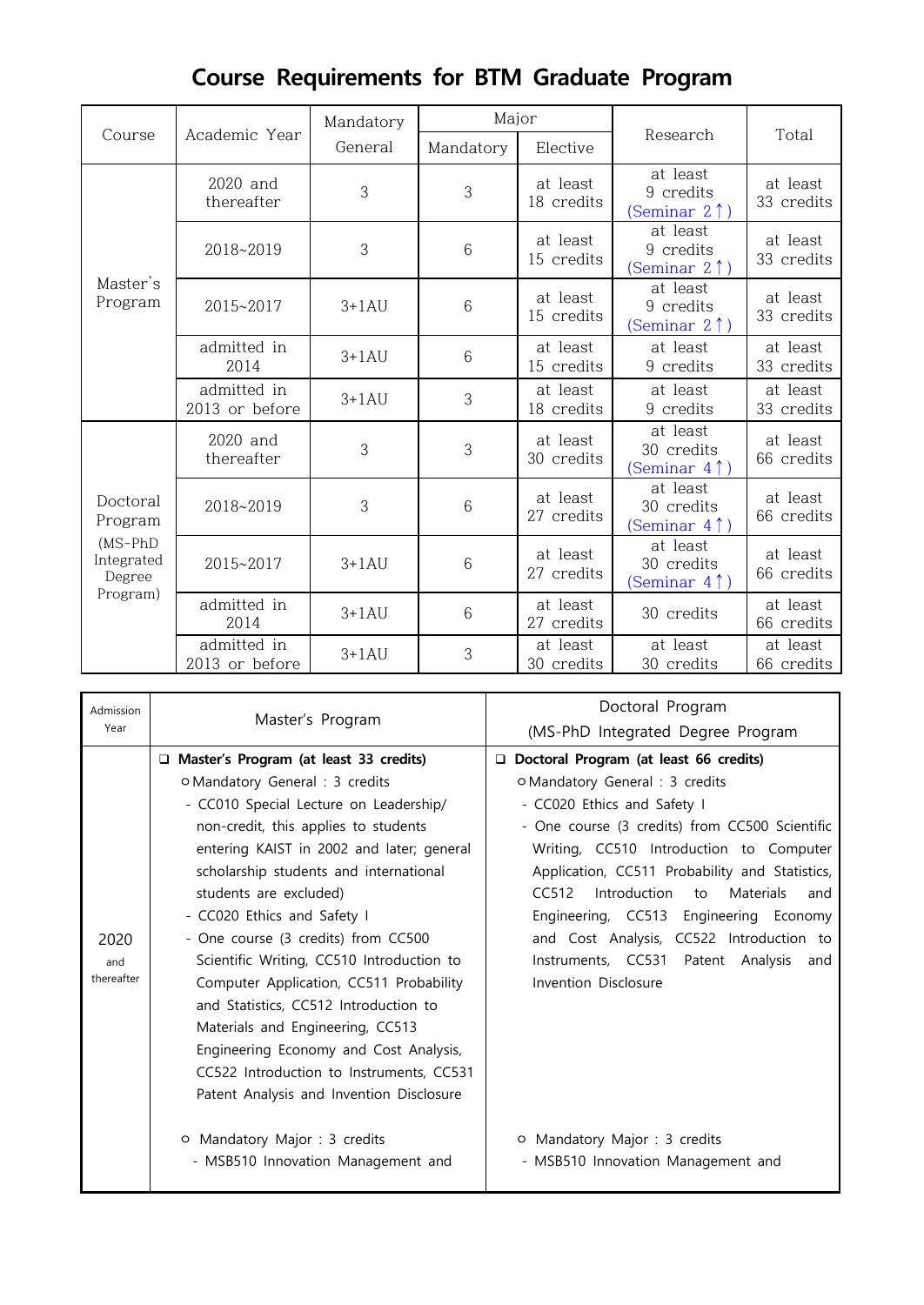| Admission |                                                                                     | Doctoral Program<br>(MS-PhD Integrated Degree Program                              |  |  |  |  |
|-----------|-------------------------------------------------------------------------------------|------------------------------------------------------------------------------------|--|--|--|--|
| Year      | Master's Program                                                                    |                                                                                    |  |  |  |  |
|           | Strategy                                                                            | Strategy                                                                           |  |  |  |  |
|           | o Elective : at least 18 credits                                                    | o Elective : at least 30 credits                                                   |  |  |  |  |
|           | (Select at least 15 credits from MSB                                                | (Select at least 24 credits from<br>MSB                                            |  |  |  |  |
|           | graduate courses, MSB500 level or above)                                            | graduate courses, MSB500 level or above)                                           |  |  |  |  |
|           | - It is mandatory to take at least 1                                                | - It is mandatory to take at least 3 courses                                       |  |  |  |  |
|           | course from the following courses:                                                  | from the following courses:                                                        |  |  |  |  |
|           | MSB500 Advanced Statistics for                                                      | MSB500 Advanced Statistics for                                                     |  |  |  |  |
|           | Management, MSB601 Research                                                         | Management, MSB601 Research                                                        |  |  |  |  |
|           | Methodology in Business and Technology                                              | Methodology in Business and Technology                                             |  |  |  |  |
|           | Management, MSB701 Advanced                                                         | Management, MSB701 Advanced                                                        |  |  |  |  |
|           | Econometrics, MSB702 Research                                                       | Econometrics, MSB702 Research                                                      |  |  |  |  |
|           | Methodologies II, MSB703 Data Analytics                                             | Methodologies II, MSB703 Data Analytics                                            |  |  |  |  |
|           | for Innovation Management, MSB736                                                   | for Innovation Management, MSB736                                                  |  |  |  |  |
|           | Advanced Quantitative Analysis.                                                     | Advanced Quantitative Analysis.                                                    |  |  |  |  |
|           |                                                                                     |                                                                                    |  |  |  |  |
|           | O Research : at least 9 credits                                                     | o Research : at least 30 credits                                                   |  |  |  |  |
|           | - 2 seminar credits are required                                                    | - 4 seminar credits are required                                                   |  |  |  |  |
|           | (International students and general                                                 | (International students and general                                                |  |  |  |  |
|           | scholarship students are exempt from                                                | scholarship students are exempt from                                               |  |  |  |  |
|           | seminar requirements)                                                               | seminar requirements)                                                              |  |  |  |  |
|           |                                                                                     |                                                                                    |  |  |  |  |
|           | □ Master's Program (at least 33 credits)<br>O Mandatory General : 3 credits and 1AU | Doctoral Program (at least 66 credits)<br>O Mandatory General : 3 credits and 1AU  |  |  |  |  |
|           |                                                                                     |                                                                                    |  |  |  |  |
|           | - CC010 Special Lecture on Leadership/                                              | - CC020 Ethics and Safety I(1AU)<br>- One course (3 credits) from CC500 Scientific |  |  |  |  |
|           | non-credit, this applies to students                                                | Writing, CC510 Introduction to Computer                                            |  |  |  |  |
|           | entering KAIST in 2002 and later; general<br>scholarship students and international | Application, CC511 Probability and Statistics,                                     |  |  |  |  |
|           | students are excluded)                                                              | CC512<br>Introduction<br>Materials<br>to<br>and                                    |  |  |  |  |
|           |                                                                                     |                                                                                    |  |  |  |  |
|           | - CC020 Ethics and Safety I                                                         | Engineering, CC513 Engineering Economy<br>and Cost Analysis, CC522 Introduction to |  |  |  |  |
|           | - One course (3 credits) from CC500                                                 | Instruments, CC531 Patent Analysis<br>and                                          |  |  |  |  |
|           | Scientific Writing, CC510 Introduction to                                           | Invention Disclosure                                                               |  |  |  |  |
|           | Computer Application, CC511 Probability                                             |                                                                                    |  |  |  |  |
| $2018 -$  | and Statistics, CC512 Introduction to                                               | O Mandatory Major : 6 credits                                                      |  |  |  |  |
|           | Materials and Engineering, CC513                                                    | - MSB500 Advanced Statistics for                                                   |  |  |  |  |
| 2019      | Engineering Economy and Cost Analysis,                                              | Management                                                                         |  |  |  |  |
|           | CC522 Introduction to Instruments, CC531                                            | - MSB510 Innovation Management and                                                 |  |  |  |  |
|           | Patent Analysis and Invention Disclosure                                            | Strategy                                                                           |  |  |  |  |
|           | O Mandatory Major : 6 credits                                                       | o Elective : at least 27 credits                                                   |  |  |  |  |
|           | - MSB500 Advanced Statistics for                                                    | (Select at least 21 credits from<br>MSB                                            |  |  |  |  |
|           | Management                                                                          | graduate courses, MSB500 level or above)                                           |  |  |  |  |
|           | - MSB510 Innovation Management and                                                  | - It is mandatory to take at least one course                                      |  |  |  |  |
|           | Strategy                                                                            | from the following courses: MSB601                                                 |  |  |  |  |
|           | O Elective : at least 15 credits                                                    | Research Methodologies I, MSB701                                                   |  |  |  |  |
|           | (Select at least 12 credits from MSB                                                | Advanced Econometrics, MSB702 Research                                             |  |  |  |  |
|           | graduate courses, MSB500 level or above)                                            | Methdologies II.                                                                   |  |  |  |  |
|           | O Research : at least 9 credits                                                     | o Research : at least 30 credits                                                   |  |  |  |  |
|           | - 2 seminar credits are required                                                    | - 4 seminar credits are required                                                   |  |  |  |  |
|           | (International students and general                                                 | (International students and general                                                |  |  |  |  |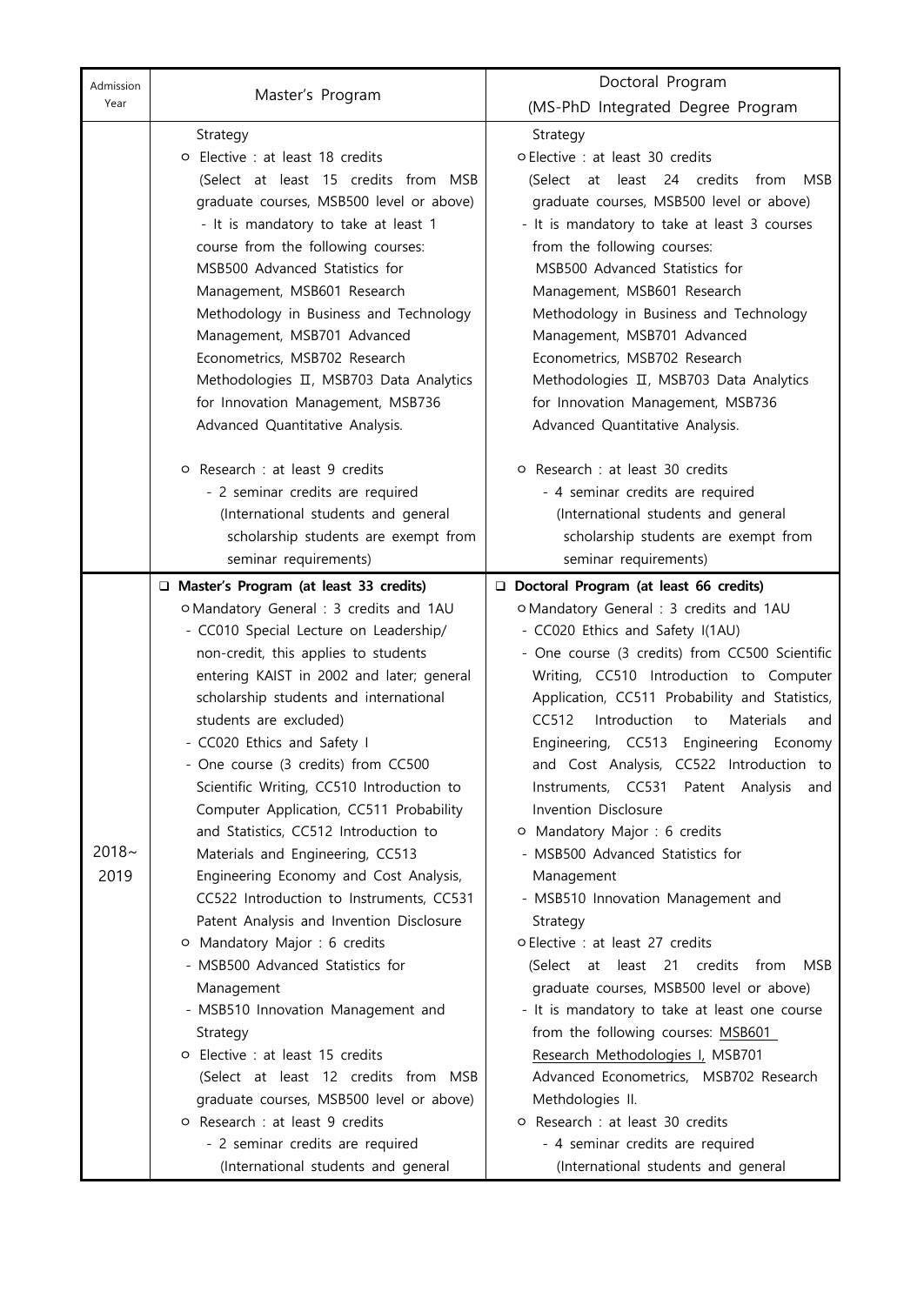| Admission |                                                                                   | Doctoral Program                                                            |  |  |  |  |
|-----------|-----------------------------------------------------------------------------------|-----------------------------------------------------------------------------|--|--|--|--|
| Year      | Master's Program                                                                  | (MS-PhD Integrated Degree Program                                           |  |  |  |  |
|           | scholarship students are exempt from                                              | scholarship students are exempt from                                        |  |  |  |  |
|           | seminar requirements)                                                             | seminar requirements)                                                       |  |  |  |  |
|           | □ Master's Program (at least 33 credits)                                          | Doctoral Program (at least 66 credits)                                      |  |  |  |  |
|           | o Mandatory General : 3 credits and 1AU                                           | o Mandatory General : 3 credits and 1AU                                     |  |  |  |  |
|           | - CC010 Special Lecture on Leadership/                                            | - CC020 Ethics and Safety I(1AU)                                            |  |  |  |  |
|           | non-credit, this applies to students                                              | - One course (3 credits) from CC500 Scientific                              |  |  |  |  |
|           | entering KAIST in 2002 and later; general                                         | Writing, CC510 Introduction to Computer                                     |  |  |  |  |
|           | scholarship students and international                                            | Application, CC511 Probability and Statistics,                              |  |  |  |  |
|           | students are excluded)                                                            | Introduction to<br>CC512<br><b>Materials</b><br>and                         |  |  |  |  |
|           | - CC020 Ethics and Safety I(1AU)                                                  | Engineering, CC513 Engineering Economy                                      |  |  |  |  |
|           | - One course (3 credits) from CC500                                               | and Cost Analysis, CC522 Introduction to                                    |  |  |  |  |
|           | Scientific Writing, CC510 Introduction to                                         | Instruments, CC531 Patent Analysis and                                      |  |  |  |  |
|           | Computer Application, CC511 Probability                                           | Invention Disclosure                                                        |  |  |  |  |
|           | and Statistics, CC512 Introduction to                                             | O Mandatory Major : 6 credits                                               |  |  |  |  |
|           | Materials and Engineering, CC513                                                  | - MSB500 Advanced Statistics for                                            |  |  |  |  |
| $2015 -$  | Engineering Economy and Cost Analysis,                                            | Management                                                                  |  |  |  |  |
| 2017      | CC522 Introduction to Instruments, CC531                                          | - MSB510 Innovation Management and                                          |  |  |  |  |
|           | Patent Analysis and Invention Disclosure                                          | Strategy                                                                    |  |  |  |  |
|           | O Mandatory Major : 6 credits                                                     | o Elective : at least 27 credits                                            |  |  |  |  |
|           | - MSB500 Advanced Statistics for                                                  | (Select at least 21 credits<br>from<br>MSB                                  |  |  |  |  |
|           | Management                                                                        | graduate courses, MSB500 level or above)                                    |  |  |  |  |
|           | - MSB510 Innovation Management and                                                | - It is mandatory to take at least one course                               |  |  |  |  |
|           | Strategy                                                                          | from the following courses: MSB601                                          |  |  |  |  |
|           | O Elective : at least 15 credits                                                  | Research Methodologies I, MSB701                                            |  |  |  |  |
|           | (Select at least 12 credits from MSB                                              | Advanced Econometrics, MSB702 Research                                      |  |  |  |  |
|           | graduate courses, MSB500 level or above)                                          | Methdologies II.                                                            |  |  |  |  |
|           | O Research : at least 9 credits                                                   | o Research : at least 30 credits                                            |  |  |  |  |
|           | - 2 seminar credits are required<br>(International students and general           | - 4 seminar credits are required                                            |  |  |  |  |
|           | scholarship students are exempt from                                              | (International students and general<br>scholarship students are exempt from |  |  |  |  |
|           | seminar requirements)                                                             | seminar requirements)                                                       |  |  |  |  |
|           |                                                                                   |                                                                             |  |  |  |  |
|           | □ Master's Program (at least 33 credits)                                          | Doctoral Program (at least 66 credits)                                      |  |  |  |  |
|           | o Mandatory General : 3 credits and 1AU<br>- CC010 Special Lecture on Leadership/ | o Mandatory General : 3 credits and 1AU<br>- CC020 Ethics and Safety I(1AU) |  |  |  |  |
|           | non-credit, this applies to students                                              | - One course (3 credits) from CC500 Scientific                              |  |  |  |  |
|           | entering KAIST in 2002 and later; general                                         | Writing, CC510 Introduction to Computer                                     |  |  |  |  |
|           | scholarship students and international                                            | Application, CC511 Probability and Statistics,                              |  |  |  |  |
|           | students are excluded)                                                            | CC512<br>Introduction<br><b>Materials</b><br>to<br>and                      |  |  |  |  |
|           | - CC020 Ethics and Safety I(1AU)                                                  | Engineering, CC513 Engineering Economy                                      |  |  |  |  |
| 2014      | - One course (3 credits) from CC500                                               | and Cost Analysis, CC522 Introduction to                                    |  |  |  |  |
|           | Scientific Writing, CC510 Introduction to                                         | Instruments, CC531 Patent Analysis<br>and                                   |  |  |  |  |
|           | Computer Application, CC511 Probability                                           | Invention Disclosure                                                        |  |  |  |  |
|           | and Statistics, CC512 Introduction to                                             | O Mandatory Major : 6 credits                                               |  |  |  |  |
|           | Materials and Engineering, CC513                                                  | - MSB500 Advanced Statistics for                                            |  |  |  |  |
|           | Engineering Economy and Cost Analysis,                                            | Management                                                                  |  |  |  |  |
|           | CC522 Introduction to Instruments, CC531                                          | - MSB510 Innovation Management and                                          |  |  |  |  |
|           | Patent Analysis and Invention Disclosure                                          | Strategy                                                                    |  |  |  |  |
|           |                                                                                   |                                                                             |  |  |  |  |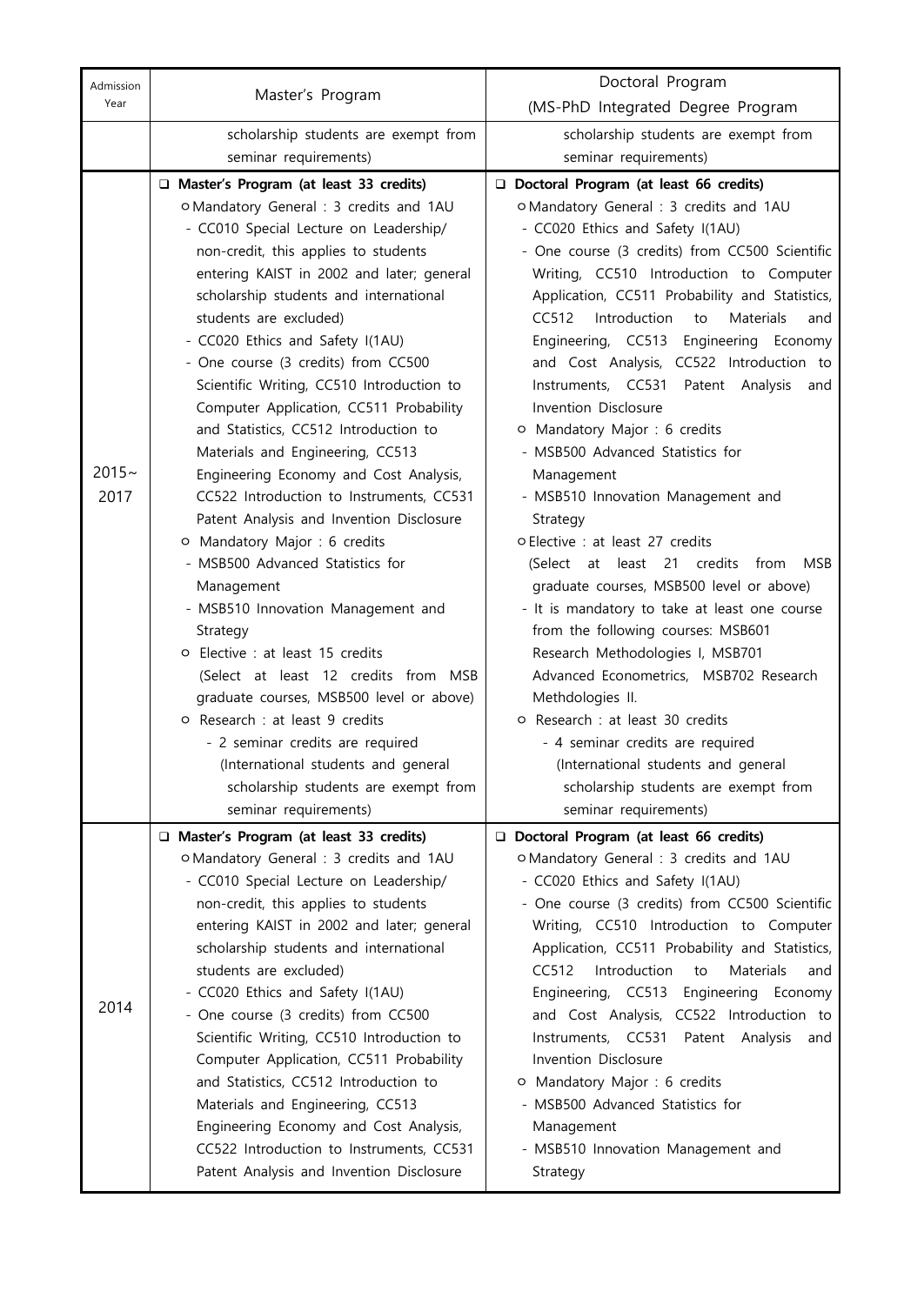| Admission<br>Year | Master's Program                         | Doctoral Program                                                                                                                  |  |  |  |  |  |
|-------------------|------------------------------------------|-----------------------------------------------------------------------------------------------------------------------------------|--|--|--|--|--|
|                   |                                          | (MS-PhD Integrated Degree Program                                                                                                 |  |  |  |  |  |
|                   | O Mandatory Major : 6 credits            | <b>O</b> Elective: at least 27 credits                                                                                            |  |  |  |  |  |
|                   | - MSB500 Advanced Statistics for         | (Select at least 21 credits from MSB<br>graduate courses, MSB500 level or above)<br>- It is mandatory to take at least one course |  |  |  |  |  |
|                   | Management                               |                                                                                                                                   |  |  |  |  |  |
|                   | - MSB510 Innovation Management and       |                                                                                                                                   |  |  |  |  |  |
|                   | Strategy                                 | from the following courses: MSB601                                                                                                |  |  |  |  |  |
|                   | <b>O</b> Elective : at least 15 credits  | Research Methodologies I, MSB701                                                                                                  |  |  |  |  |  |
|                   | (Select at least 12 credits from MSB     | Advanced Econometrics, MSB702 Research                                                                                            |  |  |  |  |  |
|                   | graduate courses, MSB500 level or above) | Methdologies II.                                                                                                                  |  |  |  |  |  |
|                   | O Research : at least 9 credits          | O Research : at least 30 credits                                                                                                  |  |  |  |  |  |
|                   | □ Master's Program (at least 33 credits) | Doctoral Program (at least 66 credits)                                                                                            |  |  |  |  |  |
|                   | O Mandatory General: 3 credits and 1AU   | O Mandatory General : 3 credits and 1AU                                                                                           |  |  |  |  |  |
|                   | O Mandatory Major : 3 credits            | O Mandatory Major : 3 credits                                                                                                     |  |  |  |  |  |
| 2013              | - MSB500 Advanced Statistics for         | - MSB500 Advanced Statistics for                                                                                                  |  |  |  |  |  |
| or                | Management                               | Management                                                                                                                        |  |  |  |  |  |
| <b>before</b>     | <b>O</b> Elective : at least 18 credits  | <b>O</b> Elective: at least 30 credits                                                                                            |  |  |  |  |  |
|                   | (Select at least 12 credits from MSB     | - It is mandatory to take at least one course                                                                                     |  |  |  |  |  |
|                   | graduate courses, MSB500 level or above) | from the following courses :                                                                                                      |  |  |  |  |  |
|                   | <b>O</b> Research : at least 9 credits   | MSB601, MSB701, MSB702                                                                                                            |  |  |  |  |  |
|                   |                                          | o Research : at least 30 credits                                                                                                  |  |  |  |  |  |

※ Credits (for general courses and major courses) earned in the Master's Program can be included

in the Doctoral Program (except research credits).<br>  $\%$  In the case of MS-PhD integrated students, they must take CC010 Special Lecture on Leadership.<br>  $\%$  Graduate Students must take and complete the three core courses

- Financial Management, Marketing).
- Students who have completed core courses above in the undergraduate or the graduate programs, can either get an exemption from completion of the courses or take other courses instead, by getting the approval from the Undergraduate Head Professor beforehand.
- The Exempted core course credits taken in the undergraduate program cannot be recognized as graduate credits.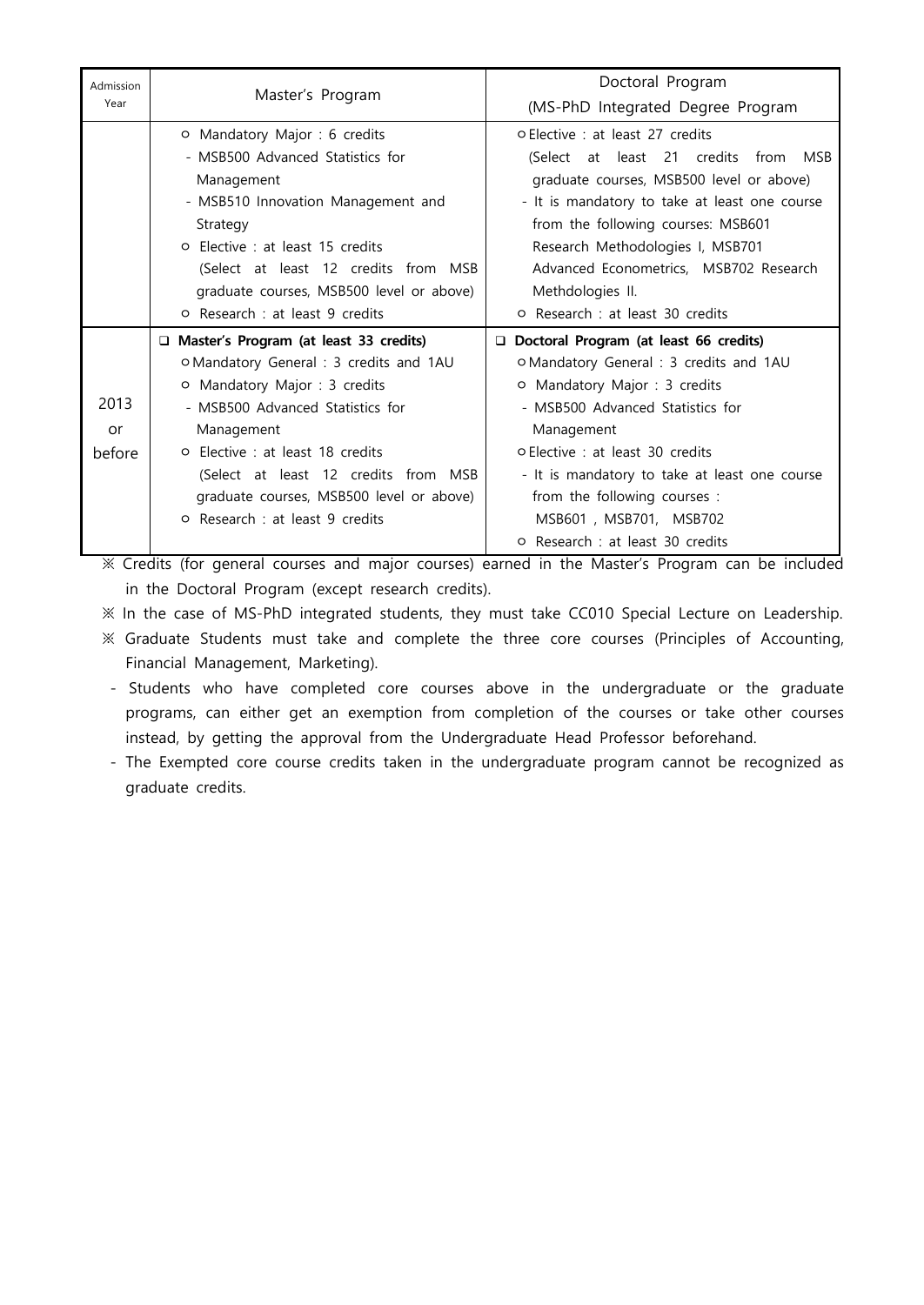## r **Table of Curriculum for BTM Graduate Program**

| Classification               | Subject<br>No. | Subject Name                                                            | Lecture:Lab.:<br>Credit<br>(assignment) | Faculty            | Semester    | Remark    |
|------------------------------|----------------|-------------------------------------------------------------------------|-----------------------------------------|--------------------|-------------|-----------|
|                              | CC010          | Special Lecture on Leadership                                           | 1:0:0                                   |                    | Spring.Fall |           |
|                              | CC020          | Ethics and Safety I                                                     | 1AU                                     |                    | Spring.Fall |           |
|                              | <b>CC500</b>   | Scientific Writing                                                      | 3:0:3                                   |                    | Spring.Fall |           |
|                              | CC510          | Introduction to Computer Application                                    | 2:3:3                                   |                    | Spring.Fall |           |
| Mandatory<br>General         | CC511          | Probability and Statistics                                              | 2:3:3                                   |                    | Spring Fall | choose    |
| Course                       | CC512          | Introduction to Materials and Engineering                               | 3:0:3                                   |                    | Spring Fall | 1         |
|                              | CC513          | Engineering Economy and Cost Analysis                                   | 3:0:3                                   |                    | Spring.Fall |           |
|                              | CC522          | Introduction to Instruments                                             | 2:3:3                                   |                    | Fall        |           |
|                              | CC531          | Patent Analysis and Invention Disclosure                                | 3:0:3                                   |                    | Spring.Fall |           |
| Mandatory<br>Major<br>Course | <b>MSB510</b>  | Innovation Management and Strategy                                      | 3:0:3(6)                                | Jung JY<br>Kim WJ  | Fall        |           |
|                              | <b>MSB500</b>  | Advanced Statistics for Management                                      | 3:0:3(6)                                | Park MC            | Spring      | *BAT500   |
| Elective<br>Course           | <b>MSB504</b>  | Microeconomics                                                          | 3:0:3(6)                                | Kwon YS<br>Chae SC | Fall        | *BAT504   |
|                              | <b>MSB530</b>  | <b>Accounting Principles</b>                                            | 3:0:3(6)                                | Jung YH            | Spring      | *BAT664   |
|                              | <b>MSB535</b>  | Corporate Finance Theory                                                | 3:0:3(6)                                | Hang SH            | Spring      | *BAT676   |
|                              | <b>MSB536</b>  | Marketing Management                                                    | 3:0:3(6)                                | Lee, EH            | Fall        | *BAT651   |
|                              | <b>MSB537</b>  | Management Information Systems                                          | 3:0:3(6)                                | Zo,HJ              | Spring      | *BAT556   |
|                              | <b>MSB538</b>  | Organization Management                                                 | 3:0:3(6)                                | Lee, SJ            | Fall        | *BAT604   |
|                              | <b>MSB542</b>  | Management Science                                                      | 3:0:3(6)                                | Choi, MK           | Fall        |           |
|                              | <b>MSB552</b>  | Corporate Strategy and Design Process                                   | 3:0:3(6)                                | Kim.WJ             | Fall        | $*ID510$  |
|                              | <b>MSB554</b>  | Smart Business Application and Development                              | 3:0:3(6)                                | Roh, JJ            | Fall        | $*$ CS541 |
|                              | <b>MSB556</b>  | Future and Technology : New Media Technology<br>and Business Strategies | 3:0:3(6)                                | Jung, JY           | Fall        | *EE572    |
|                              | <b>MSB601</b>  | Research Methodologies I                                                | 3:0:3(6)                                | Staff              | Fall        | *BAT605   |
|                              | <b>MSB613</b>  | Network Economics                                                       | 3:0:3(6)                                | Lee, DH            | Spring      | *BAT600   |
|                              | <b>MSB615</b>  | Game Theory with Applications                                           | 3:0:3(6)                                | Kwon, YS           | Fall        | *BAT511   |
|                              | <b>MSB630</b>  | Managerial Accounting                                                   | 3:0:3(6)                                | Jung, YH           | Fall        | *BAT665   |
|                              | <b>MSB635</b>  | Investments Theory                                                      | 3:0:3(6)                                | Nam,C,G            | Spring      | *BAT673   |
|                              | MSB636         | Marketing research                                                      | 3:0:3(6)                                | Staff              | Spring      |           |
|                              | <b>MSB638</b>  | <b>Business Strategy</b>                                                | 3:0:3(6)                                | Jung,HJ            | Spring      | *BAT661   |
|                              | MSB644         | Supply Chain Management                                                 | 3:0:3(6)                                | Roh, JJ            | Spring      | *BAT671   |
|                              | <b>MSB650</b>  | Information and Telecommunications Management                           | 3:0:3(6)                                | Park, MC           | Fall        | *BAT650   |
|                              | <b>MSB656</b>  | Theory of Information Policy                                            | 3:0:3(6)                                | Staff              | Fall        | *BAT617   |
|                              | <b>MSB701</b>  | Advanced Econometrics                                                   | 3:0:3(6)                                | Min,HG             | Fall        | *BAT701   |
|                              | <b>MSB702</b>  | Research Methodologies II                                               | 3:0:3(6)                                | Nam,CG             | Spring      | *BAT895   |
|                              | <b>MSB704</b>  | Advanced Microeconomics Analysis                                        | 3:0:3(6)                                | Kwon, YS           | Spring      |           |
|                              | MSB716         | Global Financial Markets                                                | 3:0:3(6)                                | Min, HG            | Spring      |           |
|                              | <b>MSB736</b>  | Advanced Quantitative Marketing                                         | 3:0:3(6)                                | Kim,HJ             | Spring      |           |
|                              | MSB813         | Telecommunications Economics                                            | 3:0:3(6)                                | Lee,DH             | Spring      | *BAT602   |
|                              | <b>MSB830</b>  | Advanced Performances Management                                        | 3:0:3(6)                                | Jung, YH           | Fall        |           |
|                              | <b>MSB835</b>  | Advanced Corporate Finance                                              | 3:0:3(6)                                | Han, SH            | Spring      |           |
|                              | MSB836         | Advanced Marketing Research                                             | 3:0:3(6)                                | Lee, EH            | Spring      |           |
|                              | <b>MSB837</b>  | MIS Doctoral Seminar                                                    | 3:0:3(6)                                | Zo,HJ              | Spring      |           |
|                              | <b>MSB838</b>  | Advanced Organization and Management Theories                           | 3:0:3(6)                                | Lee, SJ            | Fall        | *BAT803   |
|                              | <b>MSB881</b>  | Advanced Special Topics I in Business and<br>Technology Management      | 3:0:3(6)                                | Staff              | Spring.Fall |           |
|                              | <b>MSB882</b>  | Advanced Special Topics II in Business and<br>Technology Management     | 2:0:2(4)                                | Staff              | Spring.Fall |           |
|                              | <b>MSB883</b>  | Advanced Special Topics III in Business and<br>Technology Management    | 1:0:1(2)                                | Staff              | Spring.Fall |           |
|                              | <b>MSB960</b>  | M.S Thesis                                                              |                                         |                    |             |           |
| Research                     | <b>MSB980</b>  | Ph.D Thesis                                                             |                                         |                    |             |           |
|                              |                |                                                                         |                                         |                    |             |           |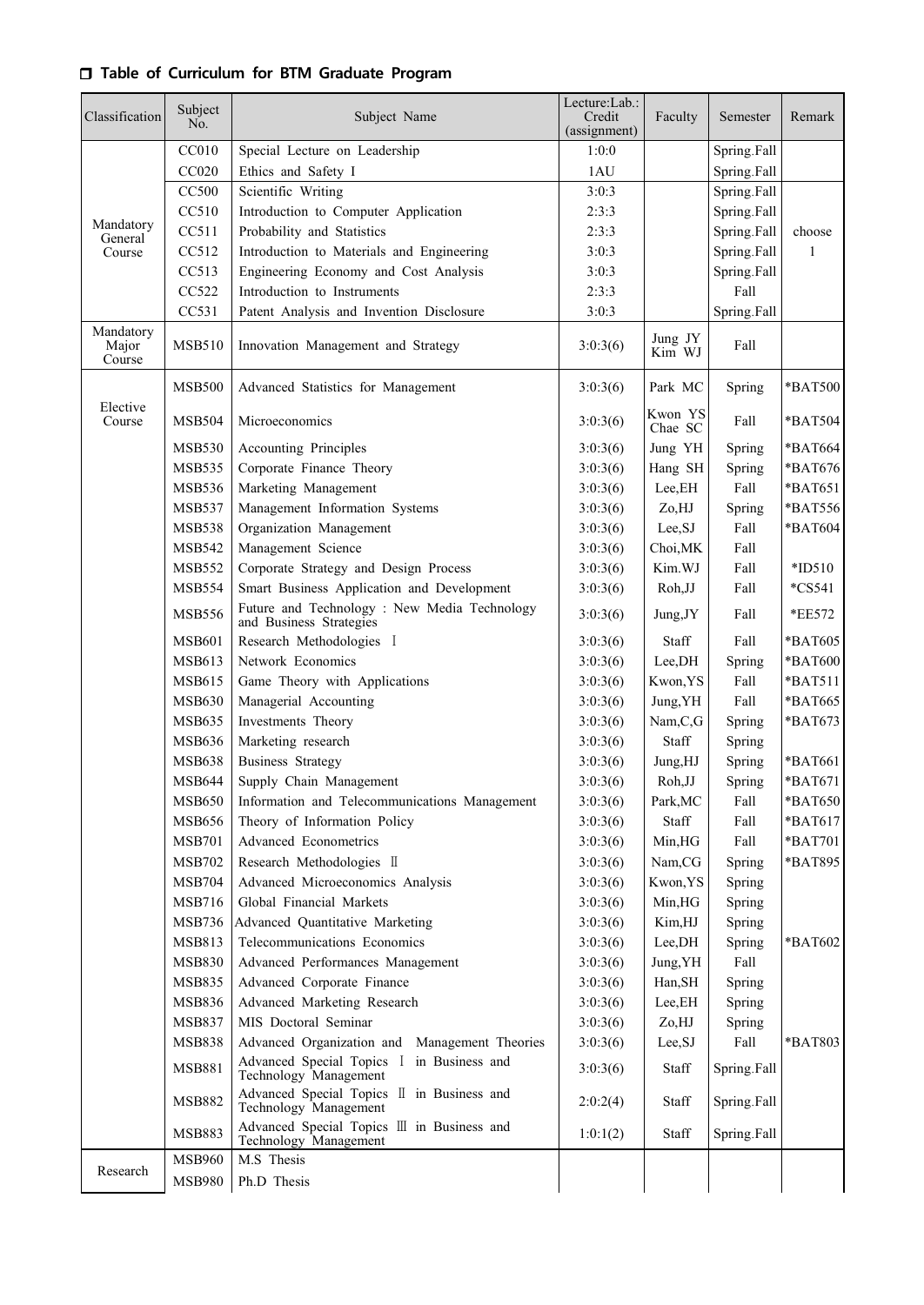| Classification | Subject<br>No. | Subject Name            | Lecture:Lab.:<br>Credit<br>(assignment) | Faculty | Semester | Remark |
|----------------|----------------|-------------------------|-----------------------------------------|---------|----------|--------|
|                | MSB965         | Individual Study (M.S)  |                                         |         |          |        |
|                | MSB985         | Individual Study (Ph.D) |                                         |         |          |        |
|                | MSB966         | Seminar (M.S)           |                                         |         |          |        |
|                | MSB986         | Seminar(Ph.D)           |                                         |         |          |        |

※ Note: \* stands for substituable courses

※ 500 level courses are not opened to undergraduate students without MSB554 (Smart Business Application and Development).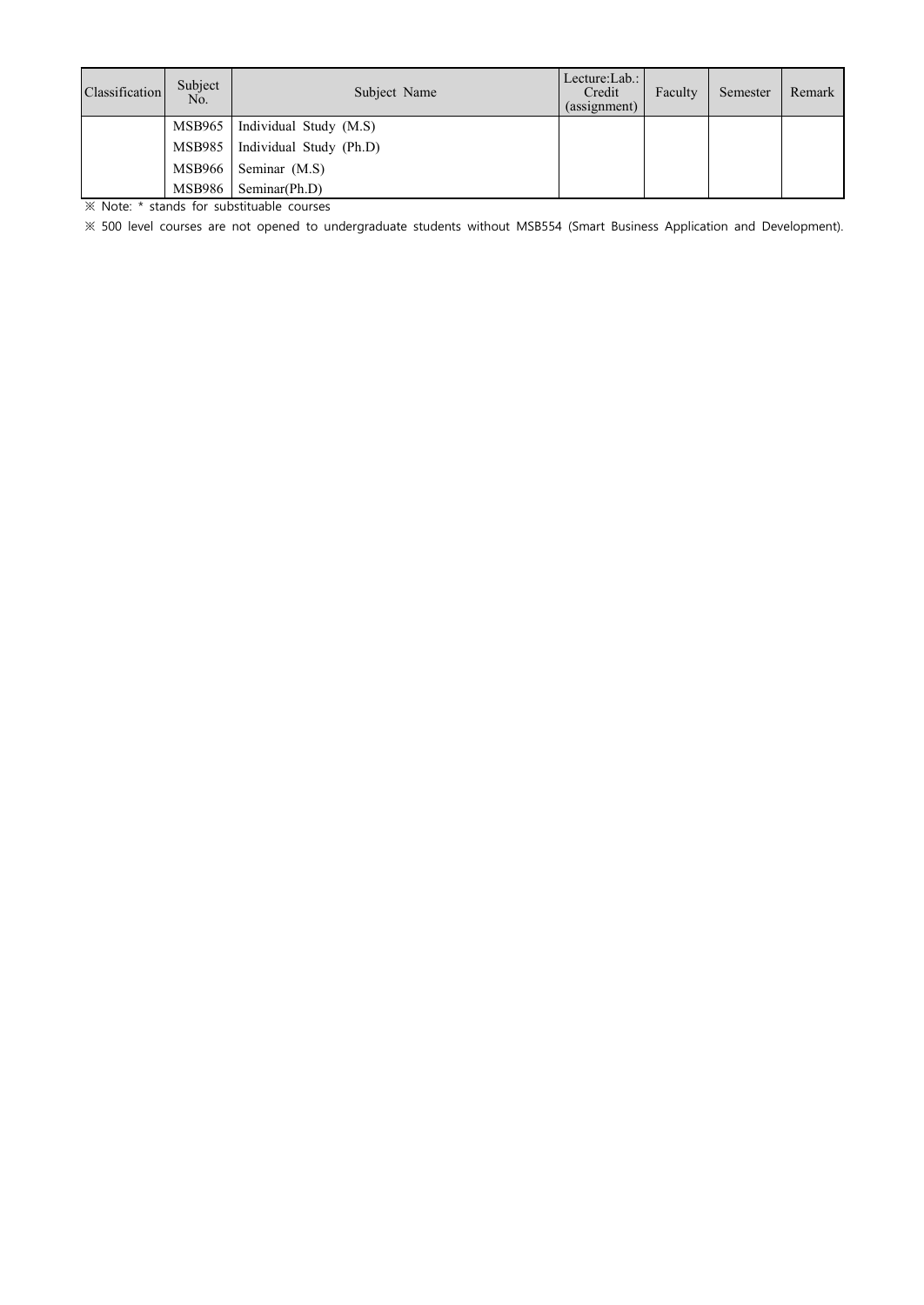## $\Box$  Description of Courses for BTM Graduate Program

#### **MSB500 Advanced Statistics for Management**

The course emphasizes formulating models and using them for decision-making prediction. Topics include probability theory, sampling, estimation, hypothesis testing, regression analysis, analysis of variance, and some more techniques such as factor analysis, cluster analysis, if time permits. For all the issues, both theoretical and practical aspects through case studies will be emphasized.

#### **MSB504 Microeconomics**

Microeconomics is a field of economics that studies consumer and firm behaviors scientifically. Consumers and firms make decisions to accomplish their goals under constraints. More specifically, microeconomics studies the ways to make better decisions choices) when resources such as budget, time, information, clean water, etc. are limited. This course is composed of three parts: consumer theory, firm theory, and externality. Students will study various topics intuitively rather than mathematically.

#### **MSB510 Innovation Management and Strategy**

Management of innovation is defined as the set of activities associated with bringing high technology products to the marketplace. Innovation management strategy is aims to integrate management of market, industry, technological, organizational change to improve the competitiveness of firms and effective organization. In doing so, this course will examine on the basis of the dynamic firms capability framework- position in the competitive and national environment, Path for developing and exploiting technological trajectories, Process for strategic integration and learning.

## **MSB530 Accounting Principles**

The objectives of this course are for graduate students to comprehend "accounting procedures" with which accounting information is gathered, processed and presented; to understand contents in companies' financial statements; and to apply to management functions with accounting numbers.

#### **MSB535 Corporate Finance Theory**

The objective of this course is to study the basic concepts, theories, and current issues of corporate finance and to introduce the researches in finance. The topics cover the areas of financial management decisions including capital budgeting, capital structure, dividend policy, IPO, M&A, corporate divestitures, valuations and other related issues. This course also covers some topics related to venture capital. This class is organized by lecture with advanced level through textbook and by seminar with classic and recent academic papers on the related topics. Upon a successful completion of this course, students are expected to have knowledge as a financial manager and understand the big picture of researches in finance. The purpose of term paper is to draw big picture of research paper in finance such as selecting topics, reviewing the related previous literature, collecting data, testing empirical analysis, interpreting the results, and making conclusion.

## **MSB536 Marketing management**

This course is concerned with the development, evaluation, and implementation of marketing management in complex environments. The course deals primarily with an in-depth analysis of a variety of concepts, theories, facts, analytical procedures, techniques, and models. The course addresses strategic issues such as:

- What business should we be in?
- What are our long-term objectives?
- · What is our sustainable marketing competitive advantage?
- Should we diversify?
- · How should marketing resources be allocated?
- · What marketing opportunities and threats do we face?
- What are our marketing organizational strengths and weaknesses?
- What are our marketing strategic alternatives?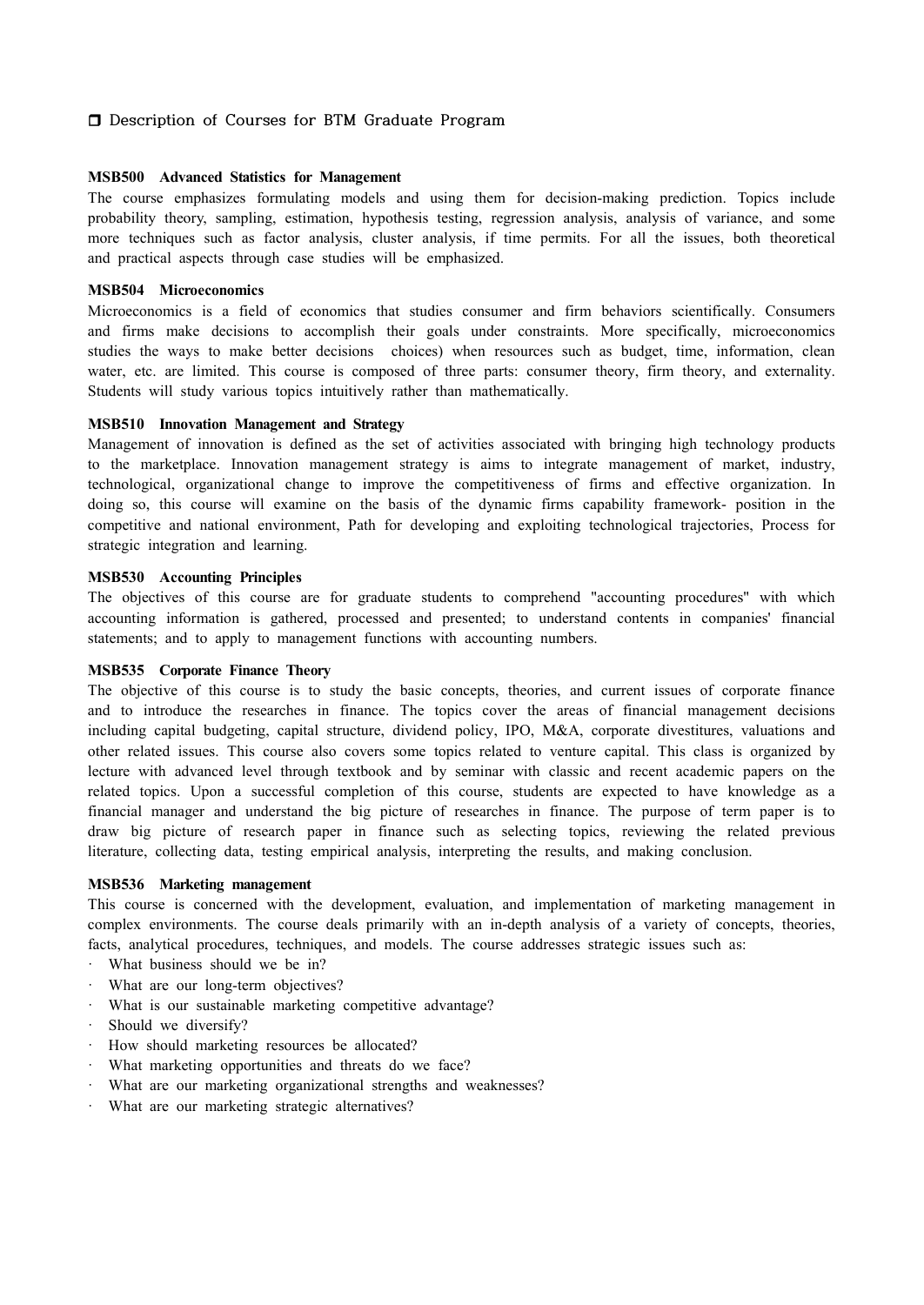#### **MSB537 Management Information Systems**

This course is designed to provide a clear understanding of the various advanced management, organizational, and ethical issues of IS for master students. Effective management of IT functions and IT resources is becoming even more compelling and significant in light on electronic Internet) business. To achieve these objectives, a combination of various approaches including class lectures, case discussions, group projects and assignments will be offered.

#### **MSB538 Organization Management**

This course will address a variety of issues in Organizational Behavior and Organizational Theory. Thus, subjects to be covered will include motivation theories, individual differences, leadership, organization structure, strategy, inter-organizational relationships, organizational culture and others. It is a seminar class where students are expected to read academic journal articles beforehand and discuss their opinions in the class.

#### **MSB542 Management Science**

Main purpose of this course is to provide fundamentals in management science. The course will cover introductory levels of linear programing, network theory, game theory, decision analysis, queueing theory and inventory analysis.

#### **MSB552 Corporate Strategy and Design Process**

This course aims to approach the design process from a broader business perspective. Beyond the traditional role of industrial design and designers, this project attempts to include developing business strategy as a design problem. By investigating and analyzing the market, company structure and business model, students engage in managerial decision-making process to develop business strategies.

#### **MSB554 Smart Business Application and Development**

The course is intended for graduate students to understand and develop smart business application running on smart phones. It provides a comprehensive guide covering programming technology on Mobile Internet, Mobile Security and Payment, Location based and Context Aware Services, Social Network Services, and Business Model Development Method through Case Study, Value Chain Analysis and Economic Feasibility Study. An application is proposed and developed by students as team consisting of business and engineering areas for the purpose of creating new application services and businesses.

#### **MSB556 Future and Technology : New Media Technology and Business Strategies**

The course will essentially provide basis of marriage between social sciences and engineering capabilities of students, hence: 1)Link understanding between future-oriented Business and Technology Strategies in Media and Broadcasting, 3)Emphasize importance of user considerations when identifying and designing disruptive technological solutions for future media society

## **MSB601 Research Methodologies I**

This course provides basic knowledge of academic research for graduate students. This course covers diverse topics associated with academic research, including conceptualizing a research design, literature review, identifying variables, constructing hypotheses, data collection, instrument development, sampling, empirical analysis, etc. At the end of this semester, each student will complete a piece of his/her own international-conference-level paper in his/her field.

## **MSB613 Network Economics**

This course aims to understand basic principles of network economics and study applications of the principles to real economies and business issues. We introduce network concept, structure, and principles including network externalities, excess inertia and excess momentum, positive feedback, path dependent process, and so on. We apply those principles to various economic, business, and policy issues; technology adoption, standardization, spatial pattern, network trade, discrepancy and instability, synchronization, self-organizing, complexity, etc.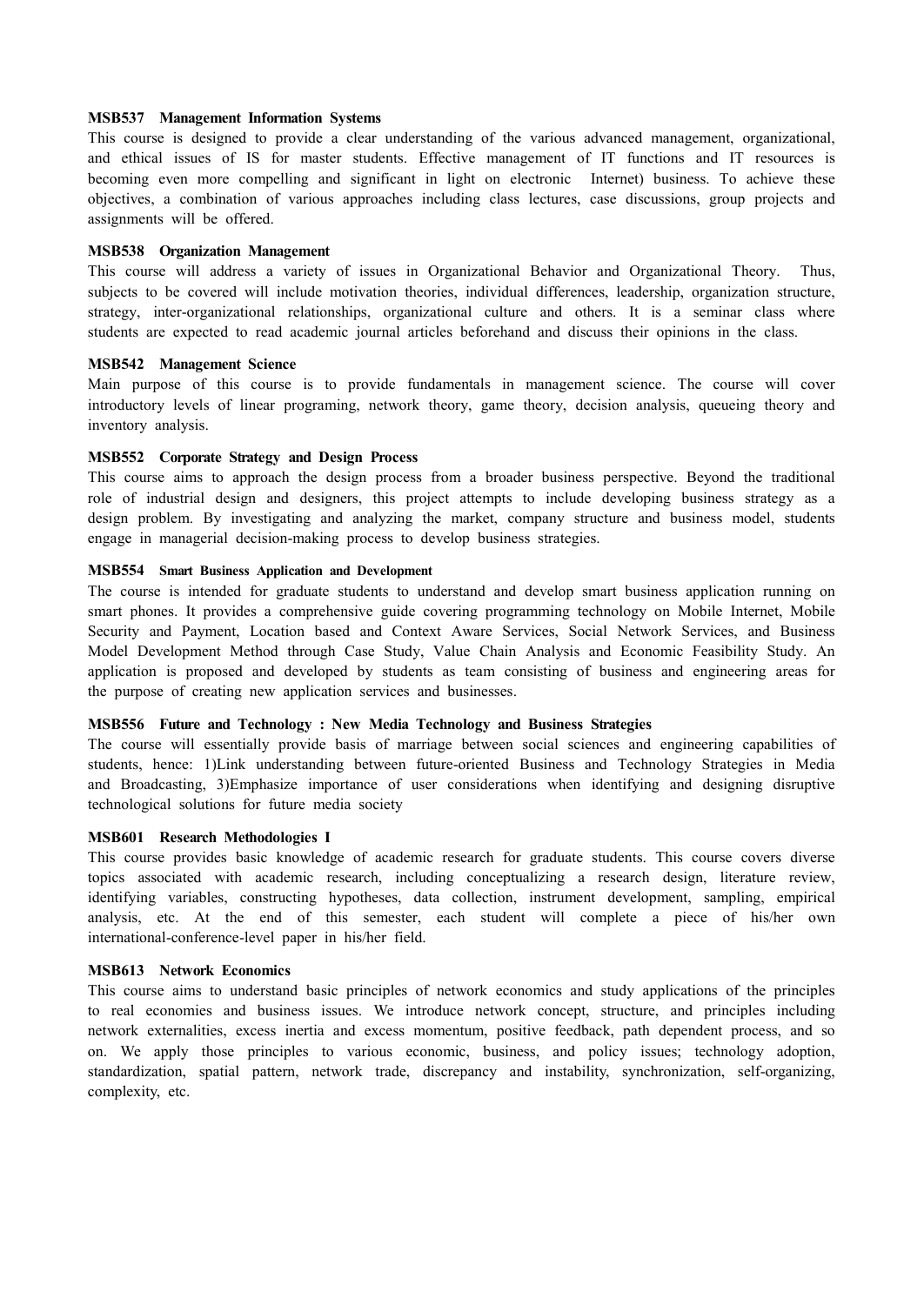#### **MSB615 Game Theory with Applications**

You make your decisions sometimes without worrying about the decisions of others, but in many cases the results of your decisions depend on others' decisions. This course is a course in which you learn a systematic and analytic approaches and frameworks for a better strategic decision making in interactive circumstances. In addition, this course fosters students' ability to analyze and handle the complexity involved in strategic decision-making process.

#### **MSB630 Managerial Accounting**

This course aims to understand cost flows, costing systems, and the use of cost information in managerial issues; and to get fundamental research ideas, topics, and methodologies regrading managerial accounting area. This course also provide how to apply cost information to practices, management functions, and managerial decision makings with mini cases.

#### **MSB635 Investments Theory**

The main purpose of this course is to analyze portfolio theory and the pricing model of securities in the financial markets. In addition to the valuation model such as Capital Asset Pricing Model, Arbitrage Pricing Model, bond valuation model, financial derivatives such as options and futures are introduced. Focussing on information and telecommunications industry, issues related to market efficiency, M&A, venture capital, and IPO are also covered in the class.

## **MSB636 Marketing research**

This course focuses on the generation of primary data to improve decisions. The course helps students determine when research should be conducted and on designing the appropriate means of gathering and interpreting information. The course examines a range of methods of data collection made possible and develops skills in converting data to useful information that will improve marketing efforts. The course uses client-based group projects, extensive assignments, and readings to develop conceptual, anlytical and communication skills.

#### **MSB638 Business Strategy**

This class try to achieve in-depth understanding of strategic management theory which analyzes market opportunity and organizational competences, and explores or applies diverse strategic alternatives. Special attentions will be paid to emerging fields including digitalization, networking, and convergence as well as conventional fields including innovation, startup, growth, restructuring, and M&A. The class will be organized to develop in-depth academic insights for strategic management by covering major journal papers, articles, and books.

#### **MSB644 Supply Chain Management**

The basic theory of supply chain management will be introduced from a knowledge management viewpoint. Traditional supply chain management techniques for on-line and off-line companies will be discussed. Also, various innovative techniques will be studied through cases and academic journal papers.

## **MSB650 Information and Telecommunications Management**

Strategic management issues related to information and telecommunications industry are discussed in this course. Some example issues are regulation, market characteristics, demand forecasting, diversification and vertical integration, strategic alliances, M&A, interconnection, and some current issues for emergine services. All issues are discussed based on the real cases.

#### **MSB656 Theory of Information Policy**

This course provides the overview of the governments policies aimed at changing the nation and society by means of informatization. This course is designed to help students understand how the relation between globalization and informatization transform the world and its economic structure. This lecture also aims to help students equip the knowledge and perspective required to be a CEO in the near future. Related studies are political economics, theory of policy, theory of information society, and theory of information industry.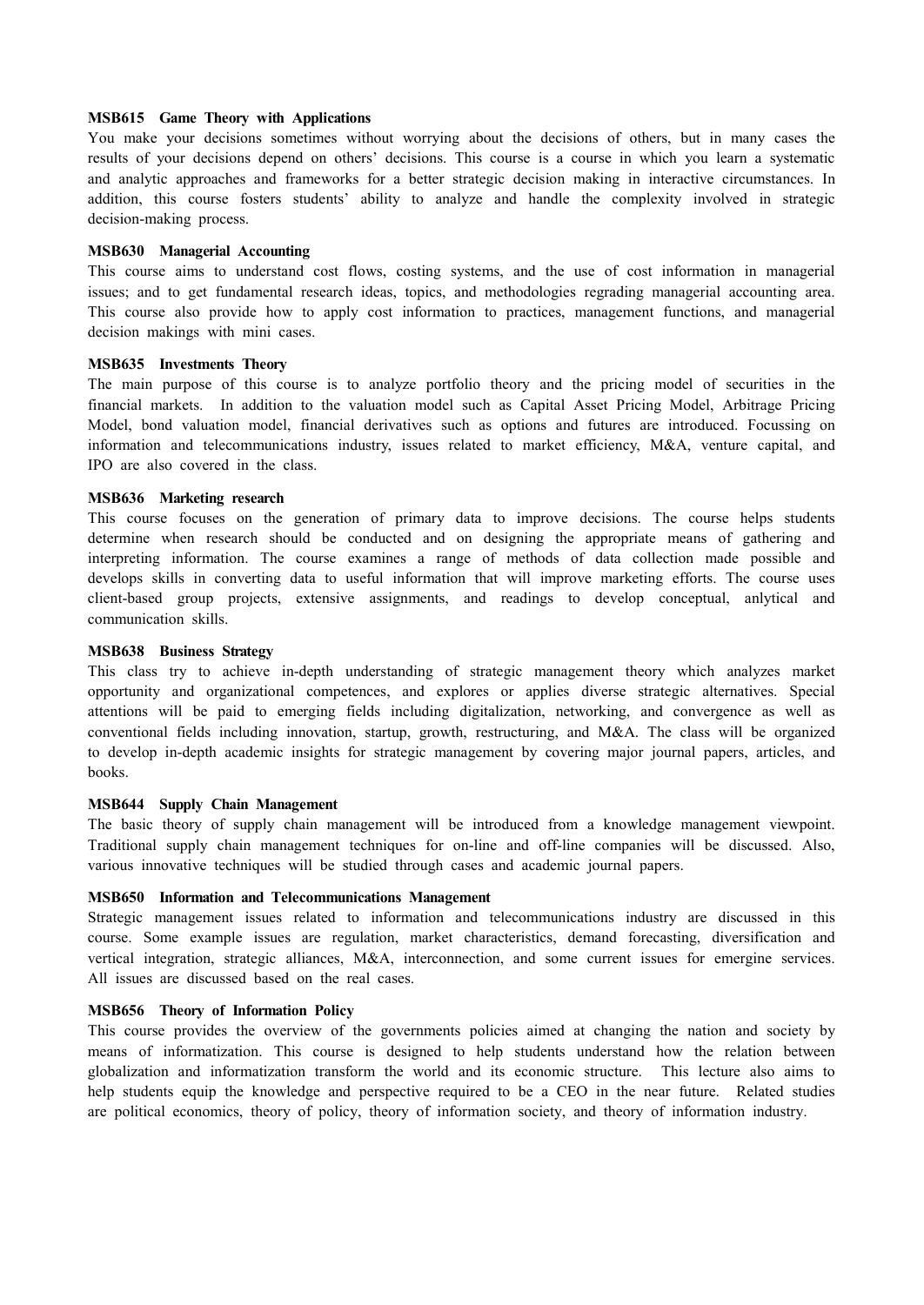#### **MSB701 Advanced Econometrics**

Topics to be studied include specification, estimation, and inference in the context of models that include then extend beyond the standard linear multiple regression framework. After a review of the linear model, we will develop the asymptotic distribution theory necessary for analysis of generalized linear and nonlinear models. We will then turn to instrumental variables, maximum likelihood, GMM, and two step estimation methods. Inference techniques will be extended to include Wald, Lagrange multiplier and likelihood ratio tests. Modelling frameworks will include the linear regression model and extensions to models for panel data, multiple equation models.

## **MSB702 Research Methodology II**

This class try to achieve in-depth understanding of the high level research methodologies which should be essential in writing empirical dissertation paper and conducting various researches in the field of business. The class covers empirical design focussing validities, and multivariate data analyses including ANOVA, Factor Analysis, Regression, Discriminant Analysis, Conjoint Analysis, Multidimensional Scaling, Structural Equation. etc.

## **MSB704 Advanced Microeconomics Analysis**

Advanced Microeconomic Analysis is a course in which students learn the nuts and bolts of the consumer choice theory and production theory. After learning basics, students learn optimization and modeling techniques. This course is developed only for Ph.D. program students and requires students to take at least 500 level microeconomics, calculus and differential equations, and matrix and vector as prerequisites.

#### **MSB716 Global Financial Markets**

Activities in financial markets have direct effects on individual's wealth, the behavior of business, and the efficiency of our economy. This course is designed to investigate i) the role of money on business cycle and inflation, ii) the structure of financial system and the foreign exchange market, and iii) conduct of monetary policy and budget deficit. iv) In addition, this course will introduce central concepts of international financial management.

#### **MSB736 Advanced Quantitative Marketing**

This course in intended for first year Ph.D. students and M.S students who will eventually pursue a Ph.D degree in quantitative marketing. We will cover topics relating to the analysis of data such as household scanner panel and physician level data (individual) and store data (aggregate). All topics are empirical in nature and very strong background and motivation for quantitative modeling are required. I will also strongly encourage students to conduct interdisciplinary research throughout the course. Once we have covered a topic in class, I will provide readings. There are 2 types of assignments for the class. The first is to implement each of the models discussed using the data I provide. Ph.D. students can use any software package such as R, SAS, Gauss, Matlab etc. as long as no canned routines are used. The other assignment for this class is a final paper-individual. This is intended only for Ph.D students registered for the class. Papers are due at the end of summer. It has to involve some piece of empirical research that uses the quantitative methods discussed in class

#### **MSB813 Telecommunications Economics**

This course is designed to understand basic principles of telecommunications industry and study applications of Microeconomics and Industrial Organization to telecommunications industry: market structure, demand structure, interconnection, pricing, competition and regulation, etc. It is also to discuss current policy issues and future of telecommunications industry such as network neutrality, facility and service-based competition, MVNO, bundling service, market foreclosure, DRM, convergence service, telecommunication expenditure, regulation and market growth, etc.

## **MSB830 Advanced Performances Management**

This course is designed for graduate students to understand various issues concerning the enterprise performance management. Students study successful factors for not only implementing performance management systems but also operating them continuously throughout papers and cases.

#### **MSB835 Advanced Corporate Finance**

The objective of this course is to study the current and classic theories in corporate finance, and to introduce the researches in corporate finance. The topics cover the areas of financial management decisions including capital budgeting, capital structure, dividend policy, IPO, M&A, corporate divestitures, valuations and other related issues. This class is organized by presentation of classical and recent academic papers on the related